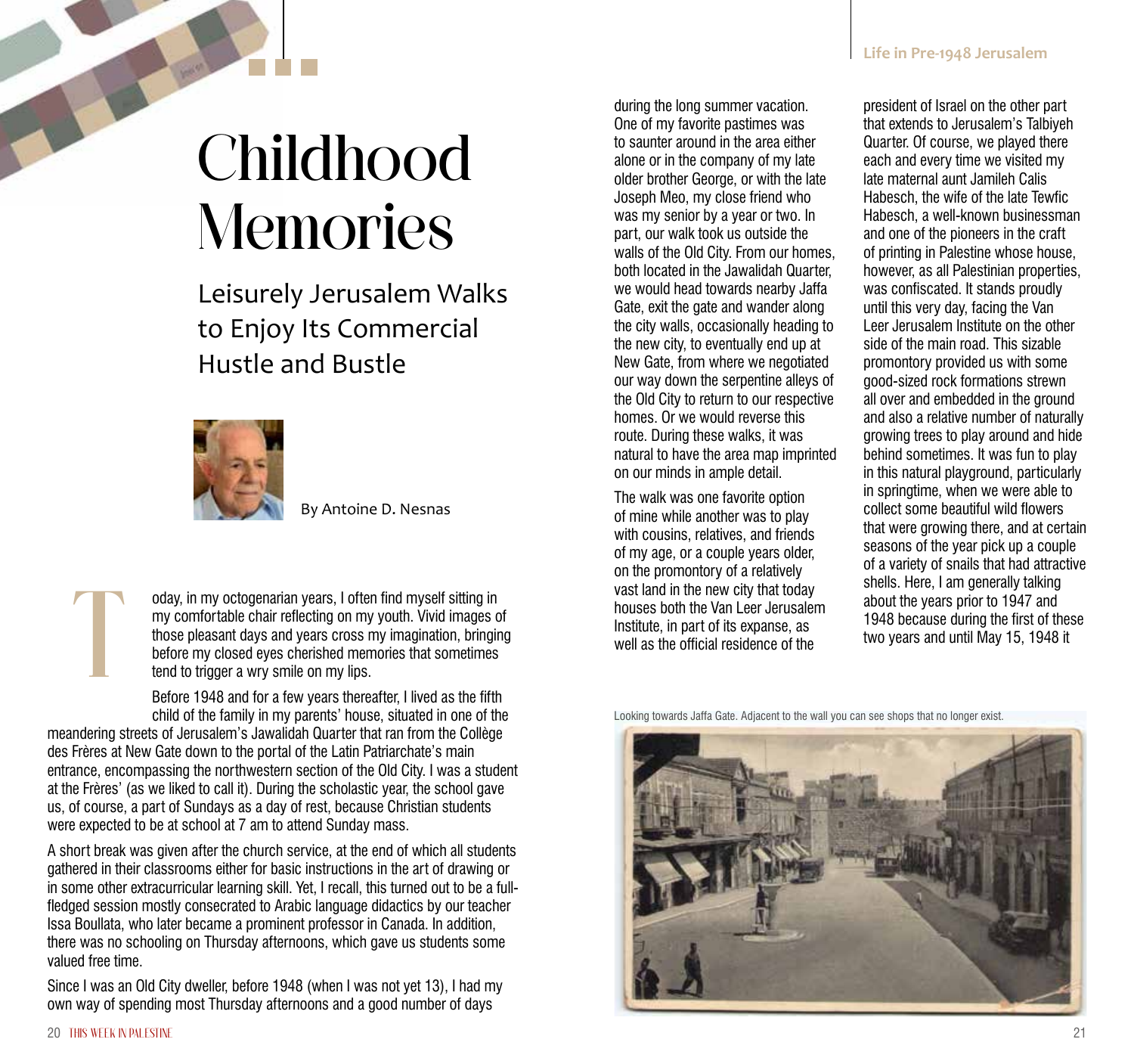was absolutely not safe or possible to roam around in West Jerusalem or undertake any kind of free activities, due to the ongoing conflict that raged between the Arab and Jewish residents of the city as was the case in the whole of Palestine.

Now back to my preferred walks. Once I exited the paternal house, I walked down past the very first convent of the Rosary Sisters adjacent to my parents' house. Then, I would pass by the Ohanessian factory for paper bags and boxes and proceed past the official entrance of the Latin Patriarchate. As I headed down the street in the direction of Jaffa Gate, I passed by Anton Lawrence's printing press, the factory for vehicle wheelretreading owned by Mr. Spyridon, and a number of merchant shops whose owners originally came from the city of Lod, including Noursi, Karkar, and other merchants whose names escape me at present. I can never forget Abu Asab's live poultry shop that was distinctive and hard to miss because of the continual crows of roosters and the unpleasant smell that emanated from the shop. Mukhtar Issa Tubbeh's Coffee Shop was the last venue I passed before turning right towards Jaffa Gate, also known as Bab al-Khalil (literally translated as Hebron Gate).



A tomb in the vicinity of Jaffa Gate, possibly built during the time of the Ottoman Sultan Suleiman al-Qanuni. The author never found out to whom it belonged.



Mukhtar Issa Tubbeh.

The coffee shop faced one of the two tile factories established inside the Old City and run by two cousins of the Kassissieh family. As I turned right towards Jaffa Gate, one of the eight rampart gates built by Suleiman al-Qanuni (also known as Suleiman the Magnificent) in 1538–39, I would notice an iron grill that safeguards two beautifully designed tombs. I have always wondered whose tombs they were, but I never got a satisfying or clear-cut answer to my query.

On my left, as I turned towards the gate, there stood the grandiose building of the Morcos Hotel, a Jerusalem landmark that is known today as the Imperial Hotel. Separated by a small alley, there was the famous Boulos Meo Persian Rug and Souvenirs Store, a rich source for original carpets and a variety of authentic souvenirs. This Meo store is another landmark of the area since it was established in 1872 and remained in operation until 1996. The store was adjacent to the Hallak Souvenir Shop that offered quality souvenirs as well. The Jaffa Gate area

is replete with historical narratives that call for a comprehensive, detailed study.

As I exited the Old City through the gate to carry on with my walk on Jaffa Road that ran north-south along the Old City walls, I was greeted by an array of shoe shiners who seemed to have been competing among themselves as to who owned the most beautiful and dazzling shoeshine box with walls covered in ornamentally designed brass, not to mention the shiny footrests on top of their boxes. It was a pleasant and amusing sight. Lifting my eyes upward I could see the balcony of a caféi where men of all ages sat smoking the *shisha* (hubble-bubble) as they watched the passers-by and the vehicular traffic.

That same building housed a number of wall-to-wall shops on the ground level, and so did the adjacent buildings that ran along Jaffa Road, offering a variety of merchandise and services. Although I do not recall names of all the shop owners and what merchandise they offered, I distinctly remember the Akrouk clothing facility, where on some occasion my mother bought two Sunday outfits, one for my brother George and one for me. Also, I remember, he had written in the Arabic language on each of the two opposing door leaves that were painted in beige "We sell 'oud strings." A couple of shops up the road, there was a Bata Shoes store, a coffee shop that also sold ice cream and iced drinks, where we often stopped, a Persian carpet sales shop, and a Jewish store owned by Isaac Cohen with The New Palestine Hotel riding on top of it.

I also recall that in the late winter and early spring seasons, a young man used to set up at the curb of the road, a couple of meters away from the gate, his push cart that displayed a mound of zesty Jaffa oranges, alongside which stood a small mechanical, hand-operated juicer. Calling at the top of his voice, he invited pedestrians to purchase fresh orange juice to quench their thirst. To my own observation, he seemed to have been quite busy, as two or three prospective buyers were queued at his stand each time I passed him.

On the opposite side of the road (at the time, there were buildings on both sides of the road), there were some other interesting businesses, among which was that of Arafat el-Bitar's all-vegetables wholesale outlet where Jaffa oranges, lemons, other citrus fruits, and greeneries were tastefully displayed. Next to him were an Oriental Sweets shop and a number of other shops whose nature I do not clearly recall, up to the point where the road bifurcated with another major road, Mamilla Road, veering off to the left<sup>ii</sup>

When I strutted along on Jaffa Road that continued to run northward along the walls on the western side of the Old City, I would pass by more prominent businesses. There were shops with beautiful display windows that featured articles of clothing, Persian carpets, and other amenities. I distinctly recall among them, on the righthand side of the road, the Boulos Said Bookshop that boasted two shop windows with a beautiful arrangement of books and magazines. The Damiani oculist shop was there as well, where during summer holidays I worked to secure a couple score of Palestinian pounds for personal expenses. Farther up the road, there was the Ishtaklef bakery that offered very nice and crunchy loaves of different types of bread. Next to it, there was another coffee shop that had a corner stand that sold ice cream in cones and icecold drinks.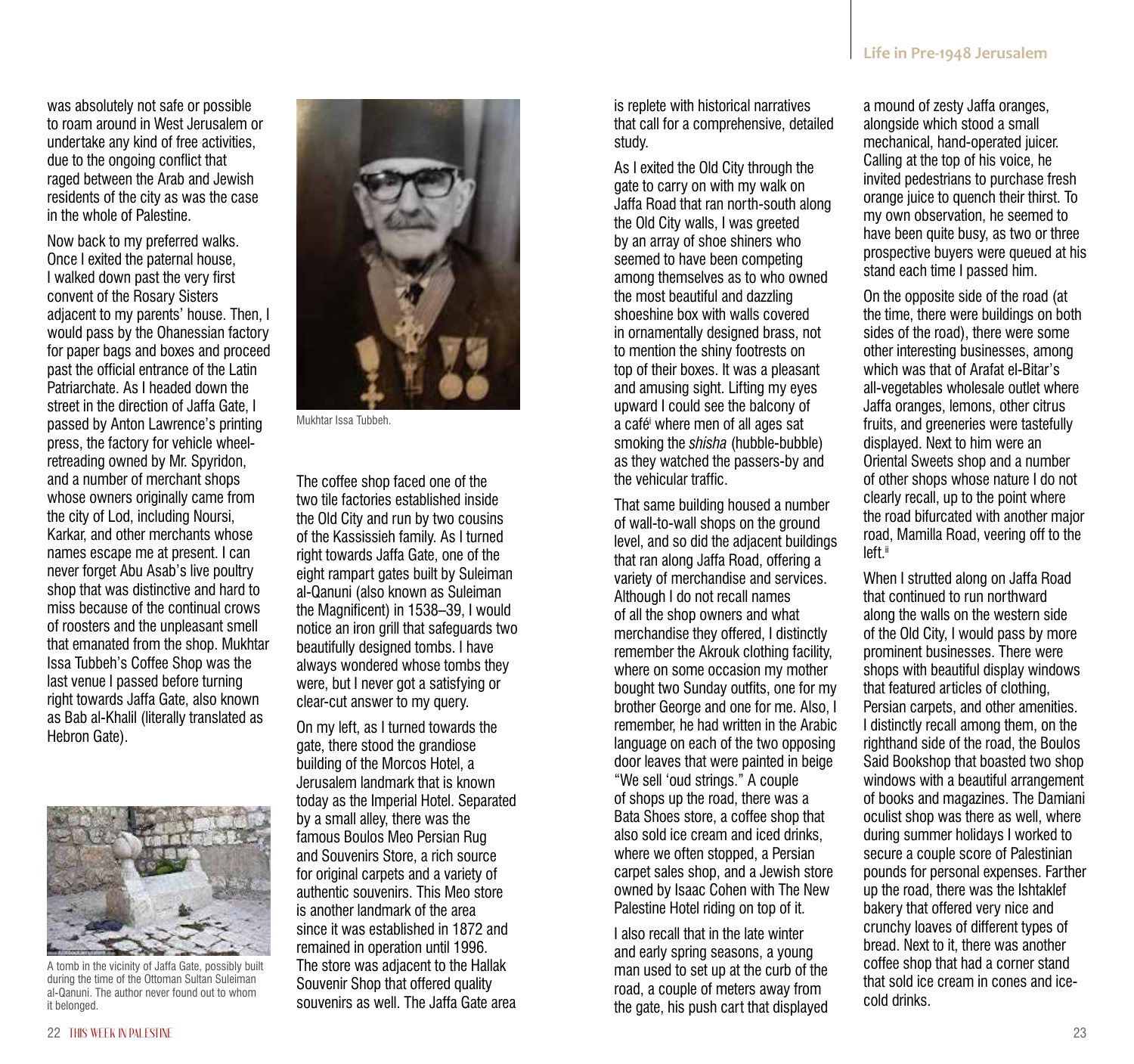On the opposite side of this stretch of Jaffa Road, I remember a big building that had a modest open court entrance with a couple of shops, most prominent of which was the Louisidis grocery store that was famous for a variety of meat cutlets such as ham,

However, if at times I decided on a little longer walk, I would negotiate Mamilla Road that, before 1948, extended to meet up with King George Avenue. Today, a good stretch of this road has been renamed as Gershon Agron Road.



A view of some shops inside Jaffa Gate.

bacon, etc., and an assortment of other foods and alcoholic drinks. In the vicinity, there were also other shops, one of which, I remember, was a small bookstore owned by Nakhleh Lawrence, a cousin of Anton Lawrence.<sup>iii</sup> Often this shop was a destination for me to buy stationery, pens, and pencils and sometimes to repair my fountain pen or simply to replace its nib. Mr. Lawrence offered these repair services. Some twenty meters onwards from Laurence's shop stood the majestic building of the Fast Hotel.

To proceed back home, I would make a right turn at the intersection up the hill where the city wall turns to the east, and trudge my way towards the Old City's New Gate.

Whenever I embarked on my slightly longer Mamilla walk, I would first pass by the barbershop where I had my regular haircuts. Because often, it seems, I had to sit at the barber's waiting for my turn, I spent my time with my eyes fixed on the opposite side of the road, looking at the people who climbed up and down a long flight of stairs that led to the Arab Bank. A couple meters along the pavement across from me, there was another flight of stairs that ran down to the Rudolph Habesch printing press. This gentleman is the brother of Tewfic Habesch and my mom's first cousin. Next to this, there was the National Restaurant that served delicious local Arabic food, which to my observation was quite a popular

place. It also offered services for *shisha* lovers. This smoking gadget was quite as popular then as it is today. On a couple of occasions, whenever accompanied by my dad, I had the pleasure of tasting some of the restaurant's tasty salads.

I also recall that in front of the barber's shop there was a stop for bus no. 37 that served the Talbiyeh Quarter and which my parents and I used to take to go to my aunt's. A little farther down, there was the stop for bus no. 4 that served the Qatamon area. Next to the barber's, there was a small shop maintained by a young man known by the name of George who ran a steam-ironing business for clothing. Facing this shop was Arsenian's pharmacy whose entrance was accessed by climbing up a couple of steps. Strolling on the pavement of the right-hand side of the street, I would stop at the large and wide entrance door to the St. Vincent de Paul Hospice and admire its beautiful design. I always knew that this organization owned about 14 or 15 shops on Mamilla Road that

were leased to local merchants. A businessman by the name of Sahhar leased a two-shop configuration from the hospice where he maintained a household furniture store. I can never forget, and I still see in my mind's eye, the display behind one of the two shop windows with a beautiful double bed dressed in a lovely satiny, lighthoney-colored cover with a couple of similarly covered pillows, though of a lighter shade. The Matossian Cigarette Company also had its offices and workshop above a number of the shops on this road.

On the other side of the street and facing the Sahhar enterprise, there were more interesting businesses. The one that attracted me most was that of Zananiri, for it was basically a toy store. How often did I stop at its two shop windows to admire the various toys on display of which I would have liked to own a couple? Among others, there were two-wheeled bicycles, small mechanical automobiles in different shapes and sizes that a child could actually ride and run with, and many other toys that would have



A view of Jaffa Road in the direction of Jaffa Gate.